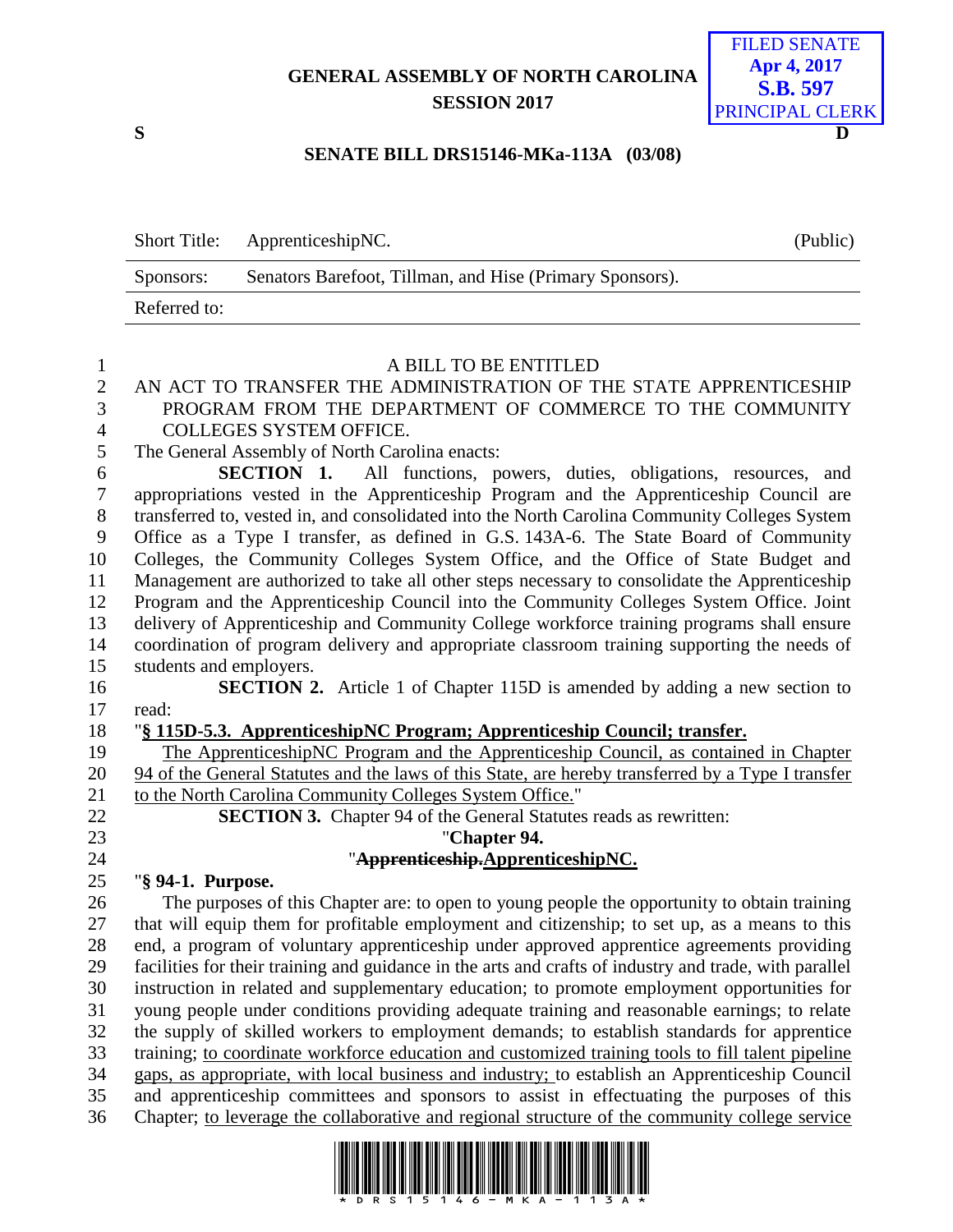areas with the Collaboration for Prosperity Zones set out in G.S. 143B-28.1; to provide for a 2 Director of ApprenticeshipApprenticeshipNC within the Department of Commerce; Community Colleges System Office; to provide for reports to the legislature and to the public regarding the status of apprentice training in the State; to establish a procedure for the determination of apprentice agreement controversies; and to accomplish related ends. "**§ 94-2. Apprenticeship Council.** The Secretary of CommerceState Board of Community Colleges shall appoint an Apprenticeship Council composed of four representatives each from employer and employee organizations respectively and three representatives from the public at large. One State official designated by the Department of Public Instruction and one State official designated by the Department of Community CollegesCommerce shall be a member ex officio of said council, without vote. The terms of office of the members of the Apprenticeship Council first appointed 13 by the Secretary of CommerceState Board of Community Colleges shall expire as designated by the SecretaryState Board at the time of making the appointment: twothree representatives each of employers and employees, being appointed for one year and one representativetwo 16 representatives of the public at large being appointed for two years; and one representative each 17 of employers, employees, and the public at large being appointed for a term of three 18 <del>years.</del> large. Any member appointed to fill a vacancy occurring prior to the expiration of the term of his or her predecessor shall be appointed for the remainder of said term. Each member of the Council not otherwise compensated by public moneys, shall be reimbursed for transportation and shall receive such per diem compensation as is provided generally for boards and commissions under the biennial maintenance appropriation acts for each day spent in 23 attendance at meetings of the Apprenticeship Council. The Secretary of CommerceState Board of Community Colleges shall annually appoint one member of the Council to act as its

## chairman.

26 The Apprenticeship Council shall meet at the call of the Secretary of CommerceState Board of Community Colleges and shall aid himthe State Board and the Community Colleges System 28 Office in formulating policies for the effective administration of this Chapter. Subject to the approval of the Secretary,State Board of Community Colleges, the Apprenticeship Council shall establish standards for apprentice agreement which in no case shall be lower than those prescribed by this Chapter, shall issue such rules and regulations as may be necessary to carry out the intent and purposes of said Chapter, and shall perform such other functions as the SecretaryState Board of Community Colleges may direct. Not less than once a year the 34 Apprenticeship Council shall make a report through the SecretaryCommunity Colleges System Office of its activities and findings to the legislature and to the public.

## "**§ 94-3. Director of Apprenticeship.ApprenticeshipNC.**

 The Secretary of CommerceState Board of Community Colleges is hereby directed to 38 appoint a Director of ApprenticeshipApprenticeshipNC which appointment shall be subject to 39 the confirmation of the State Apprenticeship Council by a majority vote. The Secretary of CommerceThe Director shall report to the Vice President of Economic Development and the Vice President of Academic Programs and Student Services within the Community Colleges System Office. Upon the recommendation of the Director, the State Board of Community Colleges is further authorized to appoint and employ such clerical, technical, and professional help as shall be necessary to effectuate the purposes of this Chapter. The Director shall supervise clerical, technical, and professional staff appointed to administer the ApprenticeshipNC program.

## "**§ 94-4. Powers and duties of Director of Apprenticeship.ApprenticeshipNC.**

48 The Director, under the supervision of the Secretary of Commerce Vice President of Economic Development and with the advice and guidance of the Apprenticeship Council is authorized to administer the provisions of this Chapter; in cooperation with the Apprenticeship Council and apprenticeship committees and sponsors, to set up conditions and training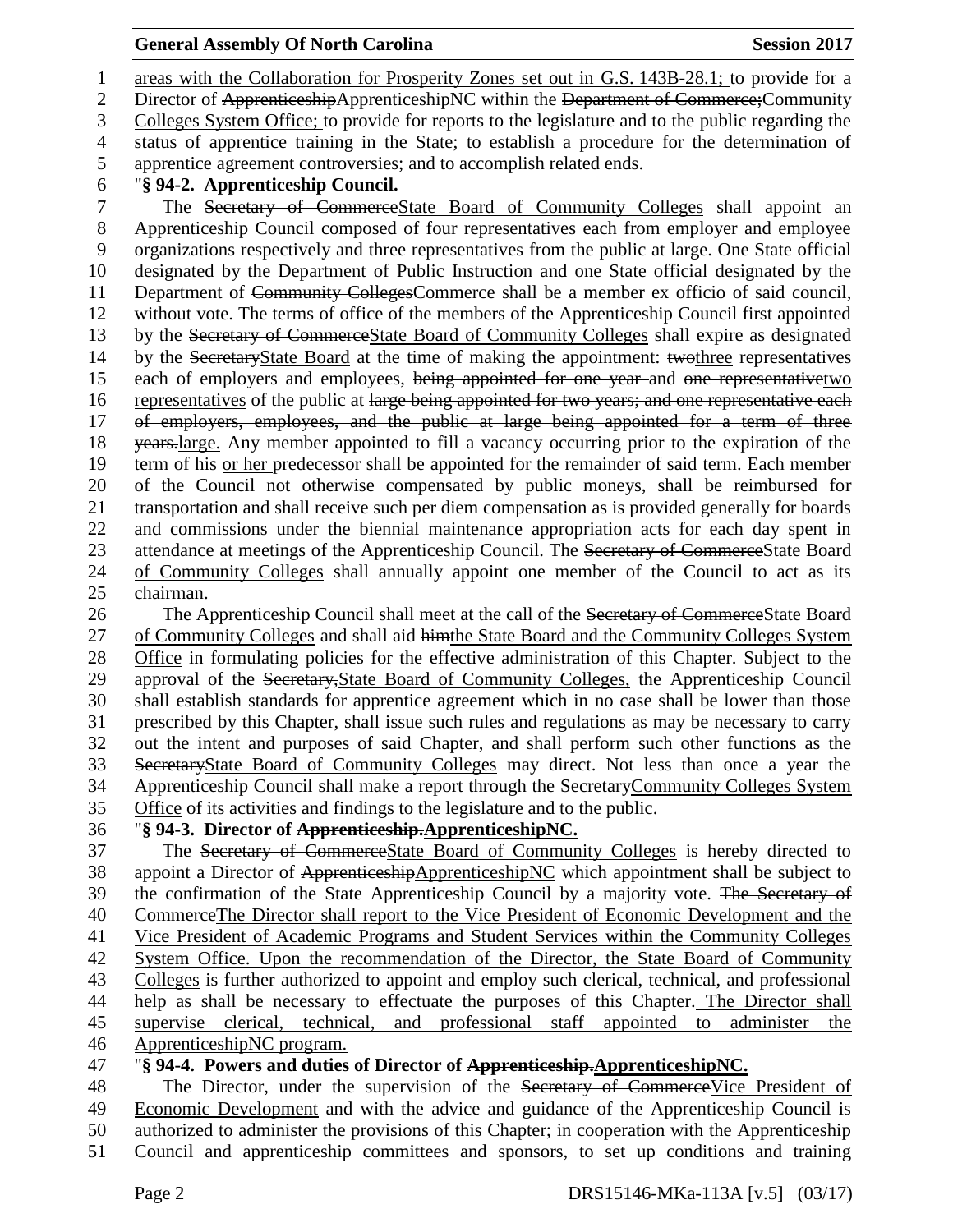standards for apprentice agreements, which conditions or standards shall in no case be lower than those prescribed by this Chapter; to act as secretary of the Apprenticeship Council; to approve for the Council if in his or her opinion approval is for the best interest of the apprenticeship any apprentice agreement which meets the standards established under this Chapter; to terminate or cancel any apprentice agreement in accordance with the provisions of such agreement; to keep a record of apprentice agreements and their disposition; to issue certificates of completion of apprenticeship; and to perform such other duties as are necessary to carry out the intent of this Chapter, including other on-job training necessary for emergency and critical civilian production: Provided, that the administration and supervision of related and supplemental instruction for apprentices, coordination of instruction with job experiences, and the selection and training of teachers and coordinators for such instruction shall be the responsibility of State and local boards responsible for vocational education. "**§ 94-5. Apprenticeship committees and program sponsors.** (a) As used in this Chapter: (1) "Apprenticeship program" means a plan containing all terms and conditions for the qualification, recruitment, selection, employment, and training of apprentices, including such matters as the requirement for a written apprenticeship agreement. (2) "Apprenticeship agreement" means a written agreement between an apprentice and either his or her employer or an apprenticeship committee or sponsor acting as agent for employer(s), which agreement satisfies the 22 requirements of G.S. 94-7. (2a) "ApprenticeshipNC" means the statewide apprenticeship program administered by the Community Colleges System Office under this Chapter. (3) "Sponsor" means any person, firm, corporation, organization, association or committee operating an apprenticeship program and in whose name the apprenticeship program is approved. (4) "Employer" means any person, firm, corporation or organization employing an apprentice whether or not such person, firm, corporation or organization is a party to an apprenticeship agreement with the apprentice. (5) "Apprenticeship committee" means those persons designated by the sponsor, and approved by the Apprenticeship Council, to act for it in the administration of the apprenticeship program. A committee may be "joint," i.e., it is composed of an equal number of representatives of the employer(s) and of the employees represented by a bona fide collective bargaining agent(s) and has been established to conduct, operate or administer an apprenticeship program and enter into apprenticeship agreements with apprentices. A committee may be "unilateral" or "nonjoint" which shall mean a program sponsor in which employees or a bona fide collective bargaining agent is not a party. (b) An apprenticeship committee may be appointed by the Apprenticeship Council in any trade or group of trades in a city or trade area, whenever the apprentice training needs of such trade or group of trades justifies such establishment. (c) The function of the apprenticeship committee, or sponsor when there is no apprenticeship committee, shall be: to cooperate with school authorities in regard to the education of apprentices; in accordance with the standards set up by the apprenticeship

 committee for the same trade or group of trades, where such committee has been appointed, to work in an advisory capacity with employers and employees in matters regarding schedule of operations, application of wage rates, and working conditions for apprentices and to specify the number of apprentices which shall be employed locally in the trade under the apprenticeship agreements under this Chapter; and to adjust apprenticeship disputes, subject to the approval of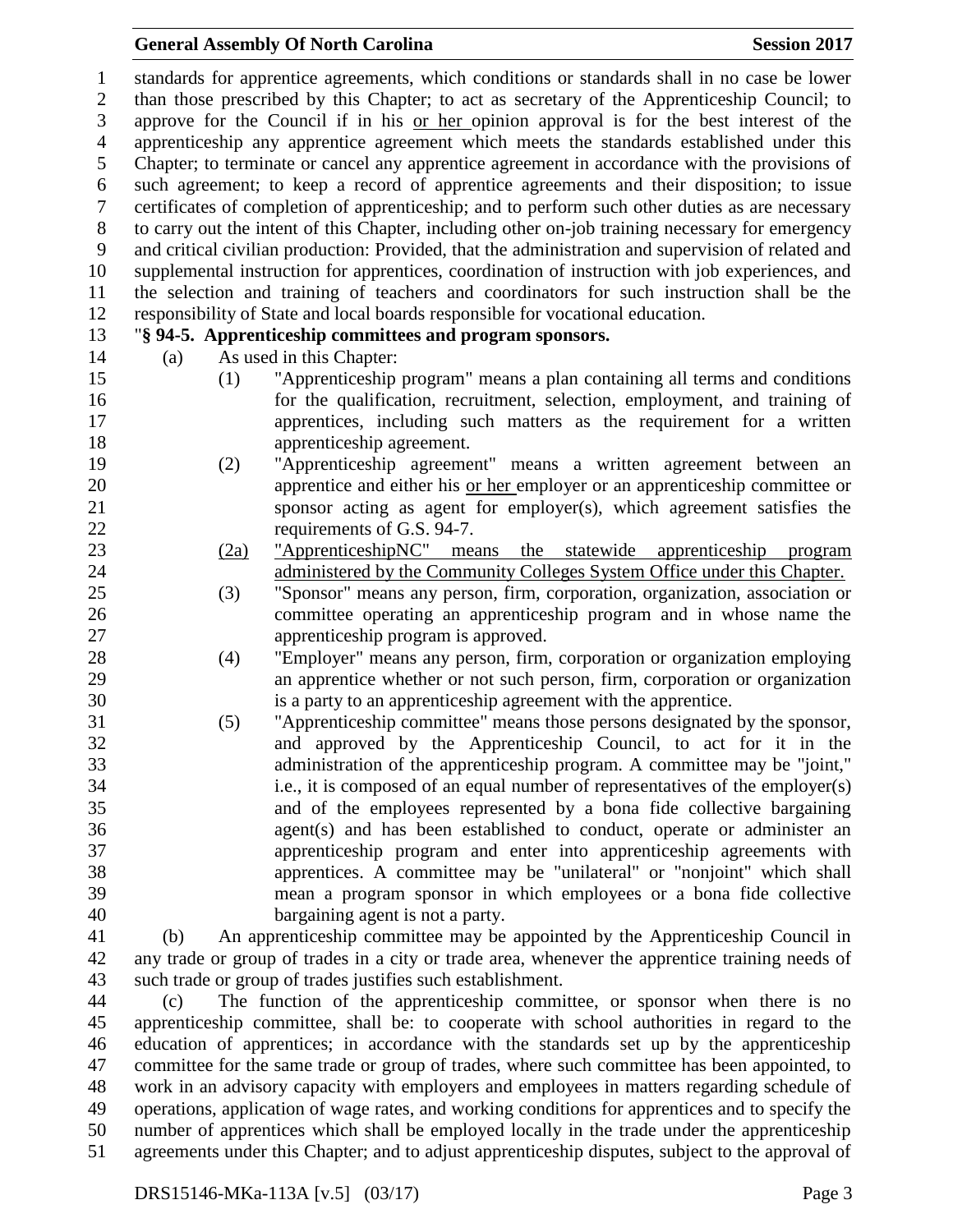the director; to ascertain the prevailing rate for journeymen in the city or trade area and specify the graduated scale of wages applicable to apprentices in such trade in such area; to ascertain employment needs in such trade or group of trades and specify the appropriate current ratio of apprentices to journeymen; and to make recommendations for the general good of apprentices engaged in the trade or trades represented by the committee. An apprenticeship committee may appoint a representative and delegate to such representative the authority for implementation and performance of any standards adopted by the committee pursuant to any of the aforementioned functions.

## "**§ 94-6. Definition of an apprentice.**

 The term "apprentice," as used herein, shall mean a person at least 16 years of age who is covered by a written apprenticeship agreement approved by the Apprenticeship Council, which apprenticeship agreement provides for not less than 2,000 hours of reasonably continuous employment for such person for his participation in an approved schedule of work experience and for organized, related supplemental instruction in technical subjects related to the trade. A minimum of 144 hours of related supplemental instruction for each year of apprenticeship is recommended. The required hours for apprenticeship agreements and the recommended hours for related supplemental instruction may be decreased or increased in accordance with standards adopted by the apprenticeship committee or sponsor, subject to approval of the Secretary of Commerce.State Board of Community Colleges.

…

## "**§ 94-9. Rotation of employment.**

 For the purpose of providing greater diversity of training or continuity of employment, any apprentice agreement made under this Chapter may in the discretion of the Director of 24 ApprenticeshipApprenticeshipNC be signed by an association of employers or an organization of employees instead of by an individual employer. In such a case, the apprentice agreement shall expressly provide that the association of employers or organization of employees does not assume the obligation of an employer but agrees to use its best endeavors to procure employment and training for such apprentice with one or more employers who will accept full responsibility, as herein provided, for all the terms and conditions of employment and training set forth in said agreement between the apprentice and employer association or employee organization during the period of each such employment. The apprentice agreement in such a case shall also expressly provide for the transfer of the apprentice, subject to the approval of the Director, to such employer or employers who shall sign in written agreement with the apprentice, and if the apprentice is a minor with his or her parent or guardian, as specified in G.S. 94-8, contracting to employ said apprentice for the whole or a definite part of the total period of apprenticeship under the terms and conditions of employment and training set forth in the said agreement entered into between the apprentice and employer association or employee organization.

"**§ 94-10. Repealed by Session Laws 1945, c. 729, s. 2.**

## "**§ 94-11. Limitation.**

 Nothing in this Chapter or in any apprentice agreement approved under this Chapter shall operate to invalidate any apprenticeship provision in any collective agreement between employers and employees, setting up higher apprenticeship standards; provided, that none of the terms or provisions of this Chapter shall apply to any person, firm, corporation or crafts unless, until, and only so long as such person, firm, corporation or crafts voluntarily elects that the terms and provisions of this Chapter shall apply. Any person, firm, corporation or crafts terminating an apprenticeship agreement shall notify the Director of Apprenticeship.ApprenticeshipNC.

- "**§ 94-12.** Repealed by Session Laws 2015-241, s. 15.13, effective July 1, 2015."
- **SECTION 4.** Notwithstanding G.S. 94-2, as amended by this act, the current members serving on the Apprenticeship Council as of July 1, 2017, shall serve the remainder of